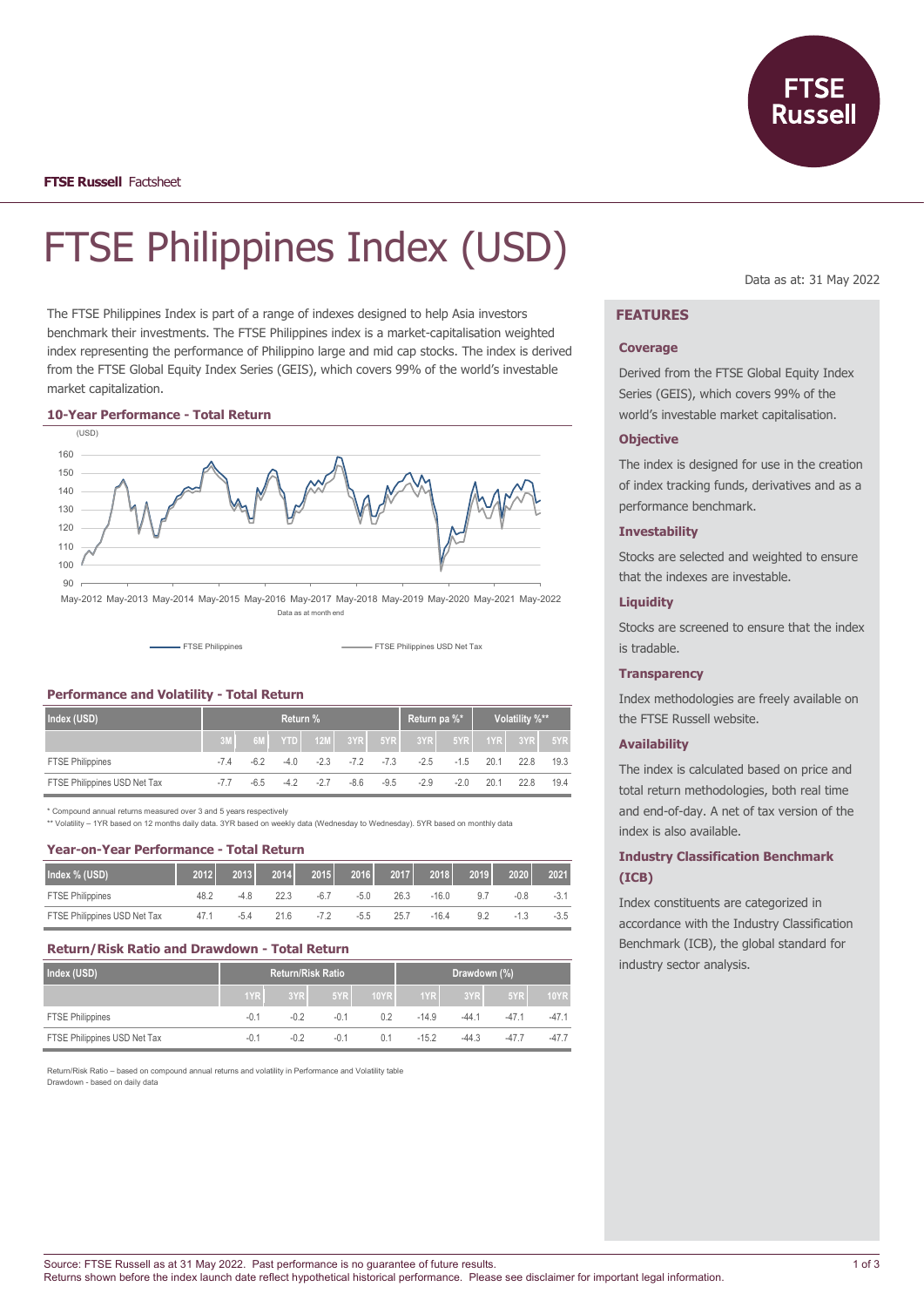# **Top 10 Constituents**

| <b>Constituent</b>                       | <b>ICB Sector</b>                               | Net MCap (USDm) | Wgt % |
|------------------------------------------|-------------------------------------------------|-----------------|-------|
| SM Prime HIdgs                           | Real Estate Investment and Services Development | 6,351           | 11.52 |
| <b>BDO Unibank</b>                       | <b>Banks</b>                                    | 4,991           | 9.06  |
| International Container Terminal Service | Industrial Transportation                       | 4,541           | 8.24  |
| Ayala Land                               | Real Estate Investment and Services Development | 4,447           | 8.07  |
| Ayala Corporation                        | Real Estate Investment and Services Development | 4,292           | 7.79  |
| Bank of The Philippine Islands           | <b>Banks</b>                                    | 3,367           | 6.11  |
| <b>PLDT</b>                              | <b>Telecommunications Service Providers</b>     | 3.303           | 5.99  |
| <b>JG Summit Holdings</b>                | General Industrials                             | 3.130           | 5.68  |
| Metropolitan Bank & Trust                | <b>Banks</b>                                    | 1,889           | 3.43  |
| Manila Electric                          | Electricity                                     | 1.870           | 3.39  |
| <b>Totals</b>                            |                                                 | 38,179          | 69.27 |

## **ICB Supersector Breakdown**

| <b>ICB Code</b> | <b>ICB Supersector</b>                | No. of Cons    | Net MCap (USDm) | Wgt %  |
|-----------------|---------------------------------------|----------------|-----------------|--------|
| 1510            | Telecommunications                    | 3              | 5,647           | 10.25  |
| 3010            | <b>Banks</b>                          | 4              | 10,682          | 19.38  |
| 3510            | <b>Real Estate</b>                    | 6              | 16,776          | 30.44  |
| 4050            | Travel and Leisure                    | $\overline{2}$ | 2.070           | 3.76   |
| 4510            | Food Beverage and Tobacco             | 3              | 4,161           | 7.55   |
| 4520            | Personal Care Drug and Grocery Stores |                | 616             | 1.12   |
| 5020            | Industrial Goods and Services         | 5              | 9,848           | 17.87  |
| 6010            | Energy                                | 4              | 738             | 1.34   |
| 6510            | <b>Utilities</b>                      | 4              | 4,578           | 8.31   |
| <b>Totals</b>   |                                       | 29             | 55,114          | 100.00 |

## **Index Characteristics**

| <b>Attributes</b>       | <b>FTSE Philippines</b> |
|-------------------------|-------------------------|
| Number of constituents  | 29                      |
| Dividend Yield %        | 2.07                    |
| Constituent (Wgt %)     |                         |
| Average                 | 3.45                    |
| Largest                 | 11.52                   |
| Median                  | 1.80                    |
| Top 10 Holdings (Wgt %) | 69.28                   |

# **INFORMATION**

# **Index Universe**

FTSE All-World Index

## **Base Date**

31 December 1986

# **Base Value**

100

## **Investability Screen**

Actual free-float applied and liquidity screened

## **Index Calculation**

Real-time and end-of-day

## **End-of-Day Distribution**

Via FTP and email

## **Currency**

USD, GBP, JPY, EUR and Local

# **Review Dates**

Semi-annually in March and September

# **History**

Available from May 2000